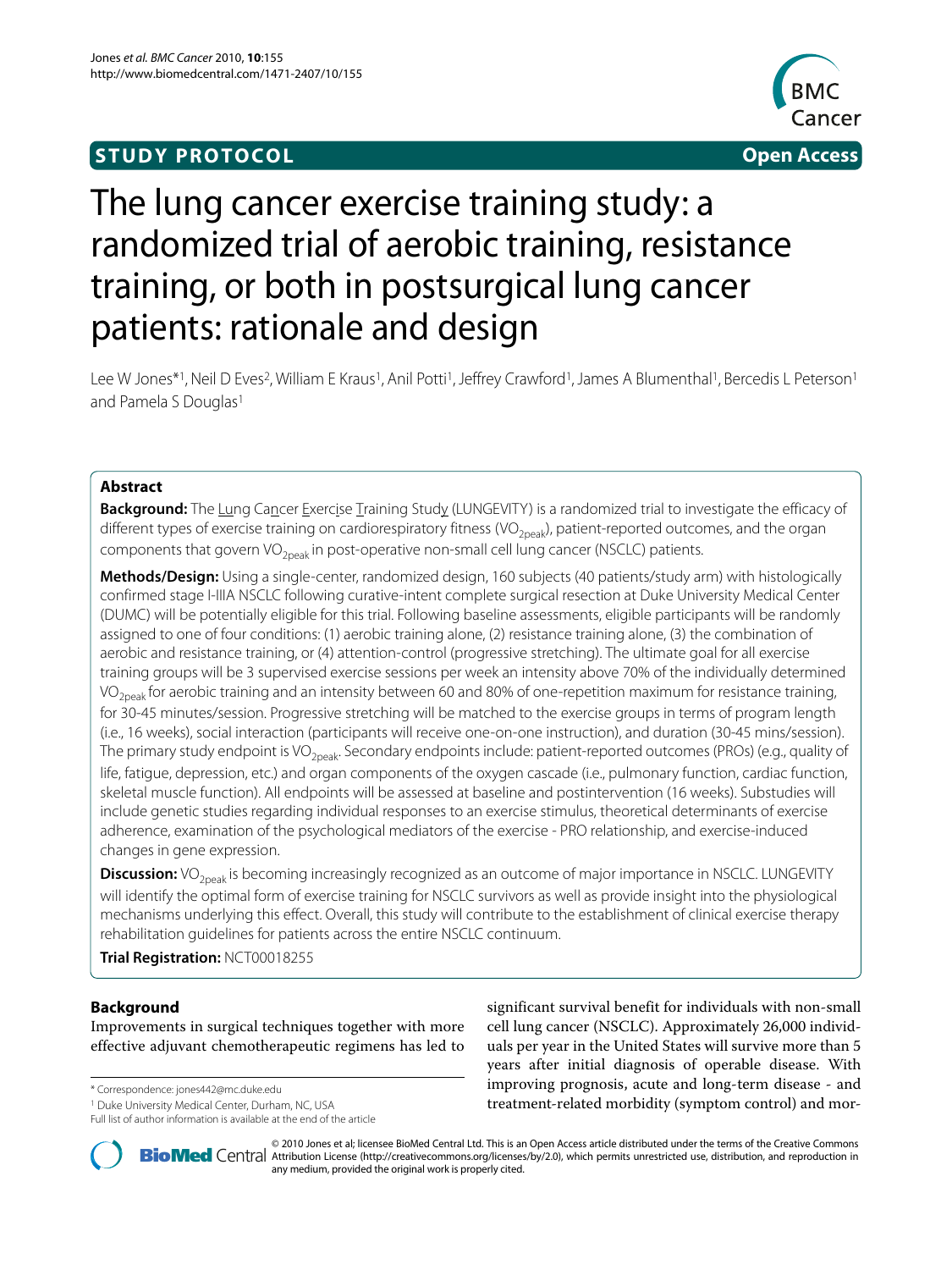tality are now recognized as issues of major clinical importance in the multidisciplinary management of operable NSCLC [[1](#page-10-0)[-6](#page-10-1)]. A parameter of central importance that may mediate acute and late-occurring disease and treatment-related toxicity in lung cancer survivorship is cardiorespiratory fitness. Cardiorespiratory fitness, as measured by an objective exercise tolerance test, reflects the integrative capacity of components in the oxygen  $(O_2)$  cascade to supply adequate  $O_2$  for adenosine triphosphate (ATP) resynthesis. Peak oxygen consumption  $(VO_{2peak})$  provides the gold standard (direct) assessment of cardiorespiratory fitness. Direct or estimated measurement of cardiorespiratory fitness is a well-established independent predictor of mortality in a broad range of non-cancer, adult populations [[7,](#page-10-2)[8\]](#page-10-3).

Not surprisingly, operable NSCLC patients have significant and marked reductions in  $VO<sub>2peak</sub>$ . Postsurgical NSCLC patients are subject to the effects of normal ageing, age-related and/or disease-related comorbid conditions, and deconditioning that adversely impact components of the  $O_2$  cascade. However, these 'normal' consequences are profoundly accelerated by disease pathophysiology and the use of conventional adjuvant therapy to create a 'perfect deconditioning storm', reducing either the body's ability to deliver and/or utilize  $O_2$ and substrate leading to poor  $VO_{2\text{peak}}[9]$  $VO_{2\text{peak}}[9]$  $VO_{2\text{peak}}[9]$ . Such effects have important implications across the entire NSCLC continuum[[10\]](#page-10-5).

First, preoperative  $VO_{2peak}$  is a well-established risk stratification tool to determine perioperaitve and postoperative complication risk [\[11](#page-10-6)-[14\]](#page-10-7). Second, following resection,  $VO_{2peak}$  as well as self-reported exercise behavior (a major determinant of  $VO_{2n eak}$ ), are strong predictors of patient-reported outcomes (PROs) such as overall QOL, fatigue, and other QOL domains[[15\]](#page-10-8). Finally, our group found that pre-operative  $VO<sub>2peak</sub>$  is a strong independent predictor of overall survival in NSCLC surgical candidates even when controlling for performance status, gender, and age[[16](#page-10-9)]. In totality, these data provide strong evidence that  $VO_{2peak}$  is an attractive modifiable therapeutic target to improve surgical risk and/or recovery, symptom control and possibly, disease outcome in NSCLC.

Chronic, repeated aerobic training (i.e., continuous activity involving large muscle groups) is widely established as the most effective method to improve  $\rm VO_{2peak}$  in healthy humans although a paucity of studies have investigated the role of exercise in NSCLC[\[10\]](#page-10-5). Given the preliminary nature of this field, we recently completed two uncontrolled pilot studies investigating the feasibility and preliminary efficacy of supervised aerobic training in the pre-operative and post-operative setting in NSCLC.

Results of these pilot studies provided 'proof of principle' that aerobic training is a safe and feasible intervention for NSCLC patients, however, the improvements in  $VO<sub>2peak</sub>$ were modest (<15%), particularly in the post-operative setting  $(-10%)$  despite good exercise adherence rates  $(≥70%$  of planned sessions) [[17,](#page-10-10)[18\]](#page-10-11).

The reasons for the relatively modest improvement in VO2peak in NSCLC relative to other clinical populations (i.e., ~15%-20% improvement in  $VO_{2peak}$  following traditional aerobic training recommendations) remain to be elucidated. An obvious potential explanation is a ventilatory limitation or inadequate gas exchange following removal of a substantial portion of lung parenchyma. However, several elegant studies have demonstrated that  $VO_{2peak}$  is not limited by ventilation or diffusion capacity [[19](#page-10-12)[-22](#page-10-13)] suggesting that exercise-induced adaptations (or lack thereof) in the other organ components of the  $O_2$ cascade are responsible.  $VO_{2peak}$  in NSCLC patients is likely principally governed by poor cardiovascular  $O_2$ delivery and oxidative capacity *as well as* unfavorable fiber type distribution and muscle atrophy/weakness similar to the limitations to exercise described in patients with chronic obstructive pulmonary disease (COPD). Major contributors to skeletal muscle dysfunction in NSCLC likely include direct skeletal myopathy (from the use of oral corticosteroids), deconditioning (from physical inactivity), and high levels of systemic inflammation (from underlying disease and therapy)[\[23\]](#page-10-14).

Importantly, aerobic training will cause favorable adaptations in most  $O_2$  transport components but will not reverse skeletal muscle atrophy/weakness and will only partially reverse a more glycolytic fiber type distribution. Thus, aerobic training alone may be insufficient to ameliorate skeletal muscle dysfunction likely manifest in NSCLC. Standard resistance training (i.e., activity involving the acute exertion of force) performed according to standard guidelines (i.e., 2-5 times/week, 50%-80% of 1 repetition maximum for 12-24 weeks) is unequivocally acknowledged as the most effective method to improve skeletal muscle function in human subjects [[24-](#page-10-15)[28](#page-10-16)]. Moreover, in severely deconditioned adults, resistance training causes improvements in  $VO<sub>2peak</sub>$  [\[29-](#page-10-17)[34](#page-10-18)] although the mechanisms underlying this effect are not clearly understood. In theory, while aerobic and resistance training might independently improve  $VO<sub>2neak</sub>$  in NSCLC, such improvements are likely to be modest  $(\sim 10\%)$ . Instead, the combination of aerobic and resistance training may be the most effective form of exercise training to optimally augment  $VO<sub>2peak</sub>$ . The complementary physiologic adaptations from the combination approach will result in higher cardiovascular  $O<sub>2</sub>$  delivery, skeletal muscle oxidative phosphoryation, muscle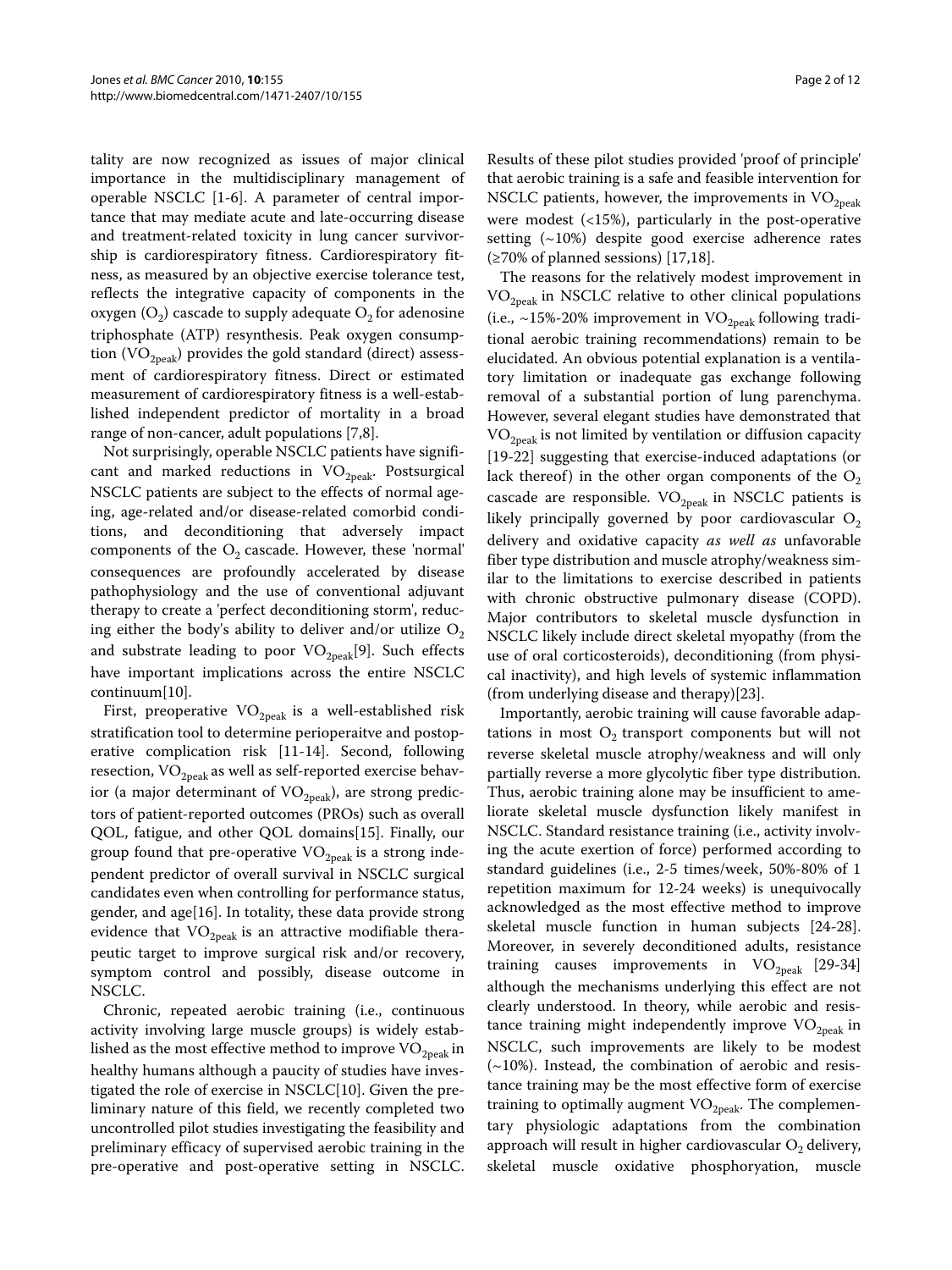strength and optimal fiber type composition leading to higher muscle endurance, reduced fatiguability, a higher threshold to the metabolic waste products of exercise, and reduced ventilatory requirements during exercise. This approach is hypothesized to maximize physiologic adaptations in the principal factors underlying poor  $VO<sub>2peak</sub>$  in postsurgical NSCLC patients more effectively than either exercise modality alone (Figure [1\)](#page-2-0).

Against this background, we designed the Lung Cancer Exercise Training Study (LUNGEVITY), a randomized trial to investigate the efficacy of different types of exercise training in post-operative NSCLC patients. The fundamental rationale for this single-center trial is to identify the optimal type of exercise training to improve  $\rm VO_{2peak}$ in postoperative NSCLC patients and understand the physiologic mechanisms underlying this effect. The specific aims are: (1) to compare the effects of aerobic training alone, resistance training alone, or both, relative to attention-control, on  $VO_{2peak}$ , (2) determine the effects on the mechanisms that govern  $VO_{2peak}$  (measurements

<span id="page-2-0"></span>

of the heart-lung-skeletal muscle axis), and (3) to compare the effects on PROs.

## <span id="page-2-1"></span>**Table 1: Subject Eligibility Criteria**

| <b>Inclusion Criteria</b>                                                                                                                                              |                                                                                                                                                                                                                                                                                                                                                                                                                                                                                                                                                                      |
|------------------------------------------------------------------------------------------------------------------------------------------------------------------------|----------------------------------------------------------------------------------------------------------------------------------------------------------------------------------------------------------------------------------------------------------------------------------------------------------------------------------------------------------------------------------------------------------------------------------------------------------------------------------------------------------------------------------------------------------------------|
| At least 21 years old.                                                                                                                                                 |                                                                                                                                                                                                                                                                                                                                                                                                                                                                                                                                                                      |
| An interval of at least 6 months following surgical resection.                                                                                                         | $VO2peak$ has been shown to (spontaneously) recover, to a limited degree,<br>immediately following ( $\sim$ 3 months) and stabilize at $\sim$ 6 months post<br>pulmonary resection. Thus, to accurately determine the effects of exercise<br>training on VO <sub>2peak</sub> in this setting, we felt it was critically important to initiate<br>study procedures (i.e., recruit and randomize patients) once changes in<br>VO <sub>2peak</sub> have stabilized to minimize the effects of natural postsurgical<br>recovery on improvements in VO <sub>2peak</sub> , |
| An interval of no longer than 36 months post-resection                                                                                                                 |                                                                                                                                                                                                                                                                                                                                                                                                                                                                                                                                                                      |
| Karnofsky performance status of at least 70% at study entry                                                                                                            |                                                                                                                                                                                                                                                                                                                                                                                                                                                                                                                                                                      |
| Estimated life expectancy of $\geq 6$ months                                                                                                                           |                                                                                                                                                                                                                                                                                                                                                                                                                                                                                                                                                                      |
| Ability to read and understand English                                                                                                                                 |                                                                                                                                                                                                                                                                                                                                                                                                                                                                                                                                                                      |
| Primary attending oncologist approval                                                                                                                                  |                                                                                                                                                                                                                                                                                                                                                                                                                                                                                                                                                                      |
| Sedentary                                                                                                                                                              | Patients not performing regular exercise. Regular exercise is defined as $\geq 5$<br>days a week, ≥30 minutes each session, at a moderate or vigorous intensity for<br>the past month).                                                                                                                                                                                                                                                                                                                                                                              |
| Willingness to be randomized                                                                                                                                           |                                                                                                                                                                                                                                                                                                                                                                                                                                                                                                                                                                      |
| Signed informed consent prior to initiation of study-related<br>procedures                                                                                             |                                                                                                                                                                                                                                                                                                                                                                                                                                                                                                                                                                      |
| Reside within driving distance of DUMC, as necessitated by<br>the clinic-based assessments and supervised exercise<br>training interventions                           |                                                                                                                                                                                                                                                                                                                                                                                                                                                                                                                                                                      |
| <b>Exclusion Criteria</b>                                                                                                                                              |                                                                                                                                                                                                                                                                                                                                                                                                                                                                                                                                                                      |
| Presence of a concurrent, actively treated other malignancy<br>or history of other malignancy treated within the past 3<br>years (other than non-melanoma skin cancer) |                                                                                                                                                                                                                                                                                                                                                                                                                                                                                                                                                                      |
| Presence of metastatic disease                                                                                                                                         |                                                                                                                                                                                                                                                                                                                                                                                                                                                                                                                                                                      |
| Scheduled to receive any form of adjuvant cancer therapy                                                                                                               |                                                                                                                                                                                                                                                                                                                                                                                                                                                                                                                                                                      |
| Contraindications to maximal exercise testing as<br>recommended by the American Thoracic Society and<br>exercise testing quidelines for cancer patients                |                                                                                                                                                                                                                                                                                                                                                                                                                                                                                                                                                                      |
|                                                                                                                                                                        |                                                                                                                                                                                                                                                                                                                                                                                                                                                                                                                                                                      |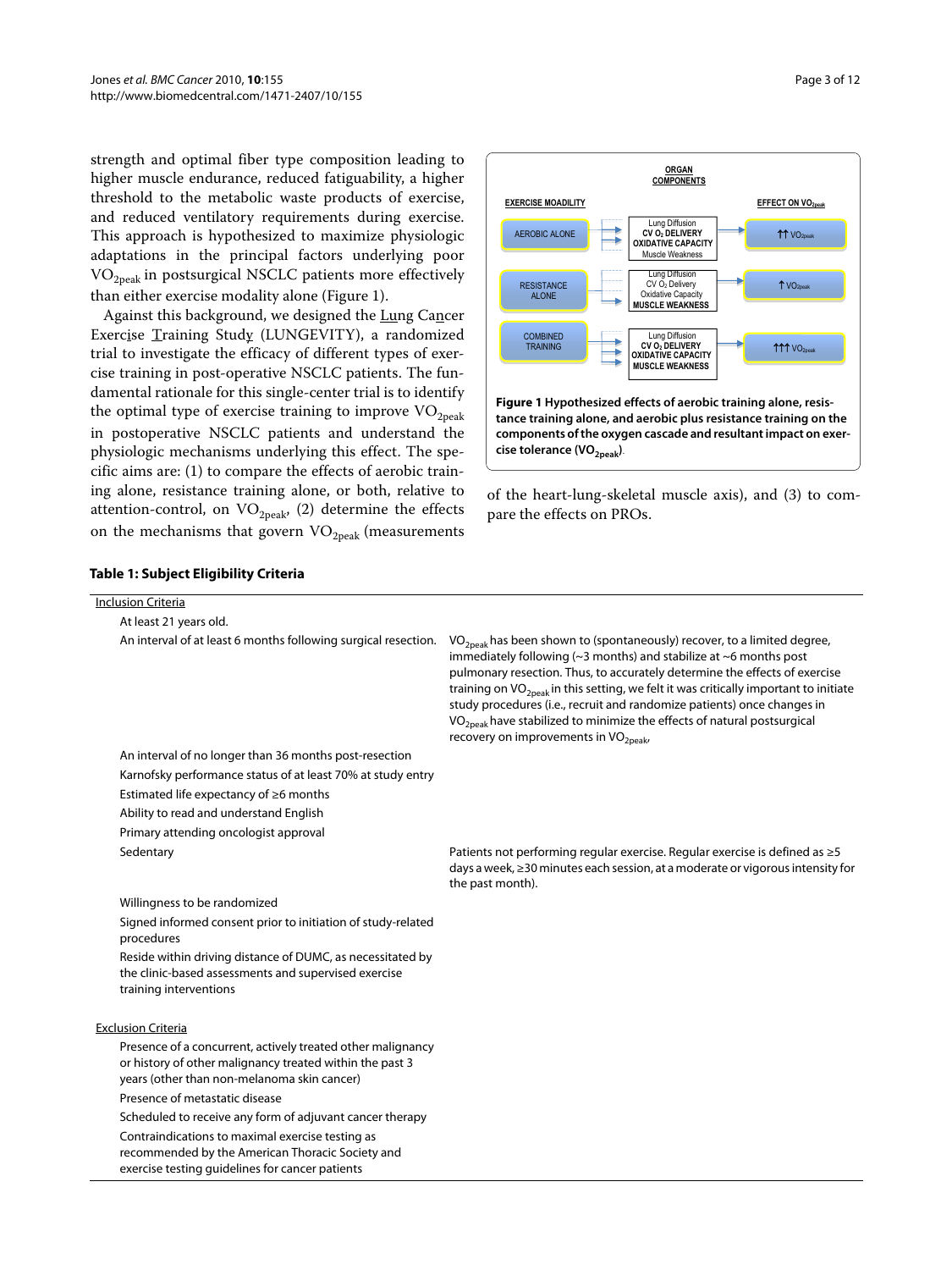## **Methods/Design**

## **Participants and Setting**

In LUNGEVITY, we will recruit and randomize 160 subjects (40 patients/study arm) with histologically confirmed stage I-IIIA NSCLC following curative-intent complete surgical resection at Duke University Medical Center (DUMC). The DUMC institutional review board approved the study and written informed consent will be obtained from all participants prior to initiation of any study procedures. Additional inclusion and exclusion criteria are described in Table [1](#page-2-1).

## **Procedures**

The study will be conducted in accordance with the CONSORT (Consolidated Standards of Reporting Trials) statement for non-pharmacologic interventions[[35\]](#page-11-0). The study flow is presented in Figure [2](#page-3-0). Using a 4-arm, randomized design, potential subjects will be identified and screened for eligibility by the study research coordinators via medical record review of NSCLC patients scheduled to attend a 'follow-up' consultation at DUMC as per standard of care. Following the consultation and primary attending oncologist approval, potential eligible subjects will be provided with a thorough review of the study by the study coordinators and asked if they are willing to

participate. Interested participants will be provided with the study consent and baseline study questionnaire. Two to five days following the consultation, interested participants will be contacted by telephone by the study coordinators to answer any questions and to schedule the baseline assessment visit. In addition, to broaden recruitment efforts, subjects previously diagnosed with stage I-IIIA NSCLC within 36 months of diagnosis will be identified through the DUMC tumor registry. Permission to contact potential subjects will be obtained from their attending oncologist and letters of study invitation describing the study co-signed by the principal investigator and attending oncologist will be mailed to all potential subjects. Interested participants will be able to call a tollfree telephone number to obtain more information about study participation.

At the baseline study visit, all participants will complete the following assessments in order of presentation: (1) fasting blood draw, (2) pulmonary function test (3) cardiopulmonary exercise test, and (4) echocardiogram at rest and exercise. On the following day, patients will perform the following assessments: (1) one repetition maximum lower extremity strength test, and (2) tissue biopsy of the vastus lateralis. Participants will be asked to adhere to a water-only fast for 8 hours prior to testing on both

<span id="page-3-0"></span>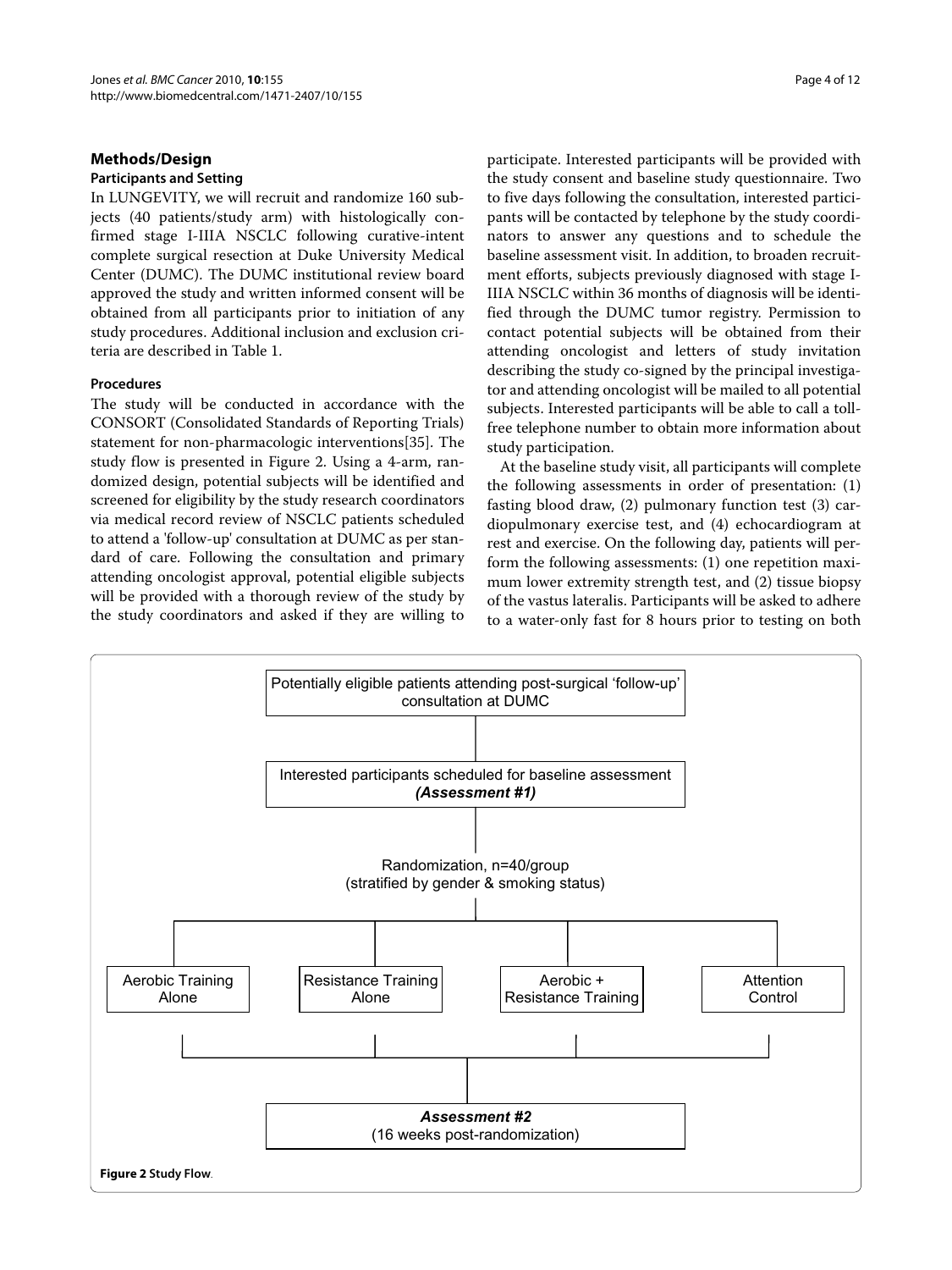days. All baseline assessments will be repeated at the end of the intervention (i.e., 16 weeks). To maximize internal validity, study endpoint assessments will be conducted by the same personnel, with the same equipment, in the same order (timing) at baseline and follow-up timepoints.

## **Group Allocation (Randomization)**

Following the successful completion of baseline assessments, participants will be randomly allocated, on an individual basis, to one of the three exercise interventions (i.e., aerobic training, resistance training, the combination of aerobic and resistance training) or an attentioncontrol group. Randomly allocated participants will remain in the same group for the entire duration of the intervention (i.e., no cross-over). To ensure randomized groups are similar at baseline, patient randomization will be stratified based on gender (men vs. female) and smoking status (current vs. non-smoking). For each gendersmoking status participant subgroup, a computer-generated list of random treatment assignments will be created by Dr. Peterson (trial biostatistician) in sequentially numbered sealed envelopes. The random allocation sequences will be concealed from all study personnel (except Dr. Peterson). A permuted block design with allocation weight of 1:1:1:1 will be used to generate the treatment assignments.

## **Blinding/Masking**

Blinding study participants to treatment allocation in clinical trials of exercise training is not possible since participants are aware whether they are exercising or not. Also, it is not possible to blind study personnel monitoring exercise training sessions to the participant group assignment since study personnel are aware whether a participant is performing aerobic or resistance training. Nevertheless, all study personnel conducting the study assessments at baseline and postintervention will be blinded to treatment assignment for the duration of the study. Only the trial statistician and the data monitoring committee will have access to unblinded data, but none will have any contact with study participants or study personnel.

## **Exercise Training Protocols (General Considerations)**

The ultimate goal for all exercise training groups will be 3 supervised exercise sessions per week an intensity above 70% of the individually determined  $VO_{2\text{peak}}$  for aerobic training and an intensity between 60 and 80% of one-repetition maximum for resistance training, for 30-90 minutes/session. All the exercise interventions are designed such that participants begin exercising at a low intensity ( $\sim$ 50%-60% VO<sub>2peak</sub>) that is subsequently increased to more moderate to vigorous intensity (~70%-80%  $\rm VO_{2peak}$ ) when appropriate. All interventions will be individually

tailored to each patient following the principles of aerobic or resistance training prescription guidelines for adults as recommended by the American College of Sports Medicine (ACSM)[[24\]](#page-10-15). All exercise sessions will also be performed in a supervised setting with one-on-one supervision by an ACSM-certified exercise physiologist. Supervised exercise training sessions are critical to ensure a robust test of exercise training efficacy and safety in this setting.

All exercise sessions will include a 5-min warm-up and 5-min cool down on either a treadmill or cycle ergometer at the beginning and end of each training session, respectively. Heart rate and  $O_2$  saturation will be monitored continuously throughout exercise while blood pressure will be assessed prior, during, and immediately following each exercise session. To monitor any exercise performed outside of the supervised sessions, participants will be provided with a heart rate monitor as well as a study exercise log-book to record all sessions.

## **Study Arm 1: Aerobic Training Alone**

Aerobic training will be prescribed according to ASCM guidelines and aimed at increasing  $\mathrm{VO}_{2\mathrm{peak}}.$  The ultimate goal for aerobic training alone is 3 cycle ergometry sessions/week at an intensity above 70% of  $\rm VO_{2peak}$  for 30-60 minutes/session. Cycle ergometry was chosen as the mode of aerobic training because exercise prescriptions can be more accurately prescribed and monitored on cycle ergometers than treadmill walking. Also, treadmill walking requires considerable balance; lung cancer patients are typically older, have balance issues, and typically have limited experience with treadmill exercise. Specific details of the aerobic training prescription are provided in Table [2](#page-5-0).

## **Study Arm 2: Resistance Training Alone**

Resistance training will be prescribed according the ASCM guidelines and aimed at increasing  $VO<sub>2peak</sub>$ . The ultimate goal for resistance training alone is 3 resistance training sessions/week at an intensity above 60% to 80% of one-repetition maximum (1-RM) for 30-60 minutes/ session (Table 3). Resistance training will be performed on stationary weight machines (i.e., no free weights). Patients will be progressively trained to perform three sets of 8 to 12 repetitions of 8 resistance exercise alternating between lower and upper body muscle groups.

## **Study Arm 3: Combined Aerobic and Resistance Training**

Combined aerobic and resistance training will be prescribed according the ASCM guidelines and aimed at increasing  $VO<sub>2peak</sub>$ . The ultimate goal will be three combined exercise sessions per week at an intensity above 60%  $VO_{2peak}$  and above 60% 1-RM for aerobic and resistance training, respectively for 30-60 minutes/session. The general design of the combined intervention is provided in Table 4 and follows similar intensities to the sin-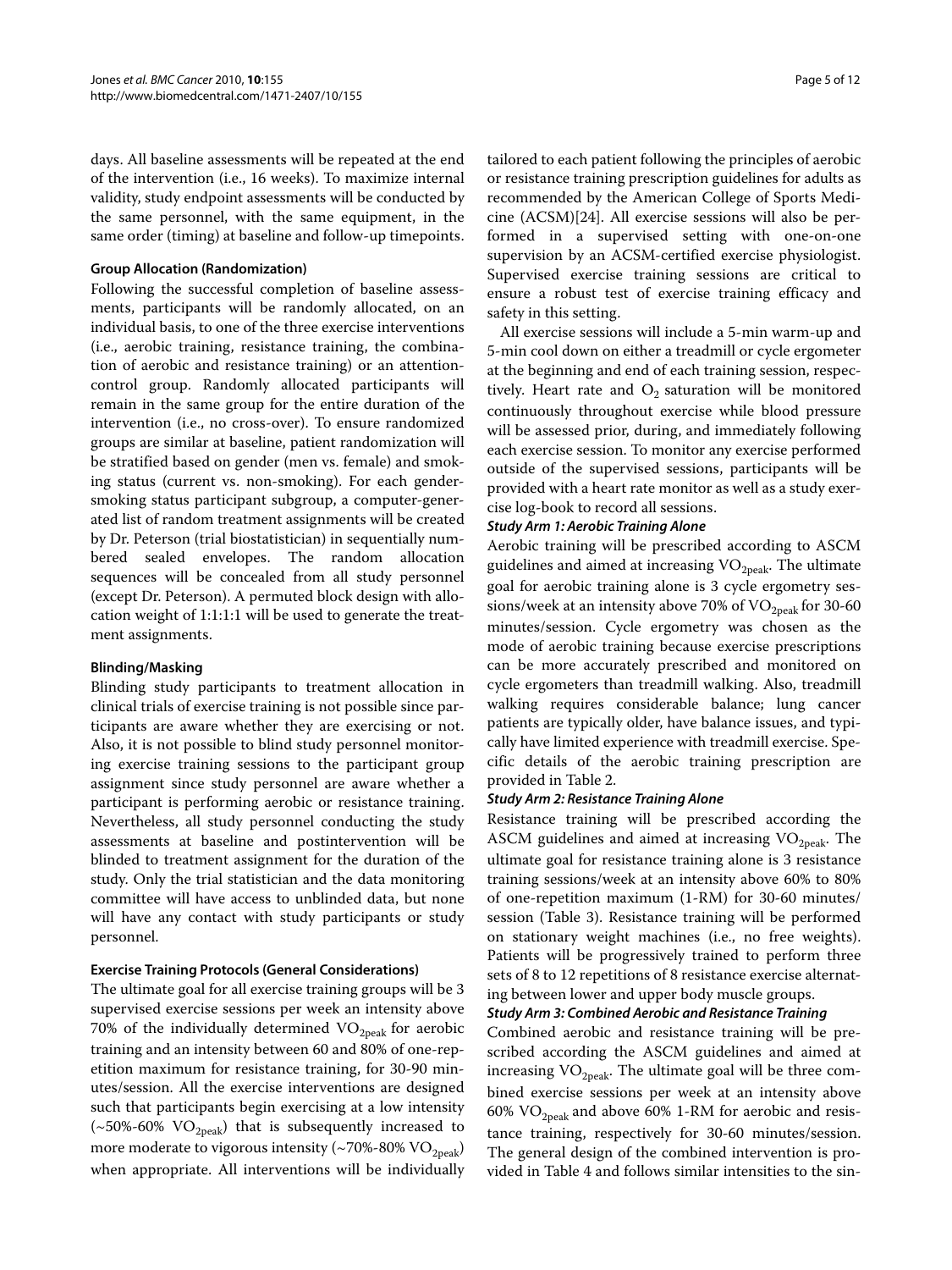#### <span id="page-5-0"></span>**Table 2: Aerobic Training Alone Program**

|                       | <b>Supervised Aerobic Training</b> |                        |                            |                                          |  |
|-----------------------|------------------------------------|------------------------|----------------------------|------------------------------------------|--|
| <b>Training Phase</b> | Week                               | <b>Weekly Sessions</b> | Duration (min/<br>session) | Intensity (% of<br>VO <sub>2peak</sub> ) |  |
| Introductory          | $0 - 4$                            | $2 - 3$                | $15 - 25$                  | 50-60                                    |  |
| Intermediate          | $5 - 8$                            | 3                      | $20 - 30$                  | 60-70                                    |  |
| Maintenance           | $9 - 16$                           | 3                      | $25 - 45$                  | $\geq 70$                                |  |

\*Weeks intervals shown are goals and may vary for individual patients; All exercise sessions must be performed in a supervised setting.

gle modality training. In this arm, the duration of aerobic training and resistance training will not be added together but rather the exercise prescription is designed to exploit the complementary properties of aerobic and resistance training to optimally improve  $VO<sub>2peak</sub>$ . The prescription will be balanced to ensure that on days when aerobic training is prescribed at a high-intensity, resistance training (on the same day) will be conducted at a lower (easy) intensity and vice versa. This approach will optimize the desired adaptations without causing excessive fatigue and will help avoid potential interference effects between aerobic and resistance training.

## **Attention Control Group (Study Arm 4)**

Subjects assigned to the attention-control group will perform supervised progressive stretching matched to the exercise interventions in terms of program length (i.e., 16 weeks), social interaction (participants will receive oneon-one instruction), and duration (30-45 mins/session). The progressive stretching program will be prescribed according the ASCM guidelines for older adults and aimed at increasing whole-body flexibility. The ultimate goal for the progressive stretching program is 3 stretching sessions/week for 30-60 minutes/session for 16 weeks (Table 5). Stretching will be performed supine on stretching mats (i.e., no machines). Patients will be progressively trained to perform 8 stretching exercises alternating between lower and upper body muscle groups/joints.

## **Adherence Considerations**

To maximize adherence, several strategies will be employed including individualized attention at the intervention sessions, telephone calls following missed sessions, individuals meetings to outline goals and providing feedback on study progress. In addition, participants will be asked to perform 3 supervised exercise/stretching sessions per week over a 7-day period, and will be allowed to make-up missed sessions within the 16-week study period. Also, participants will be allowed to schedule supervised exercise training sessions at anytime from 7 am to 7 pm. This degree of scheduling flexibility allows participants to perform exercise training sessions at a convenient time and work around other competing demands such as medical appointments, work, and family commitments. Finally, the study team, consisting of the PI, the exercise physiologist and study coordinator, will also meet on a weekly basis to review each participant's adherence with weekly program goals.

## **Study Endpoints and Assessments**

Table 6 outlines the study assessment schedule while a brief description of study endpoints and endpoint assessments including sub-studies is provided in Table 7. **Primary Endpoint**

*VO*2peak will be evaluated using a physician-supervised incremental cycle ergometer test with 12-lead ECG monitoring (Mac<sup>®</sup> 5000, GE Healthcare) will be performed by

|                       | <b>Supervised Resistance Training</b> |                        |         |                       |                                   |  |
|-----------------------|---------------------------------------|------------------------|---------|-----------------------|-----------------------------------|--|
| <b>Training Phase</b> | Week                                  | <b>Weekly Sessions</b> | Sets, n | <b>Repetitions, n</b> | Weight,<br>maximum<br>repetitions |  |
| Introductory          | $0 - 4$                               | $2 - 3$                | $1 - 2$ | $8 - 12$              | 12                                |  |
| Intermediate          | $5 - 8$                               | 3                      | $2 - 3$ | $8 - 12$              | 12                                |  |
| Maintenance           | $9 - 16$                              | 3                      | 3       | $8 - 10$              | 10                                |  |

## **Table 3: Resistance Training Alone Program**

\*Weeks intervals shown are goals and may vary for individual patients; All exercise sessions must be performed in a supervised setting.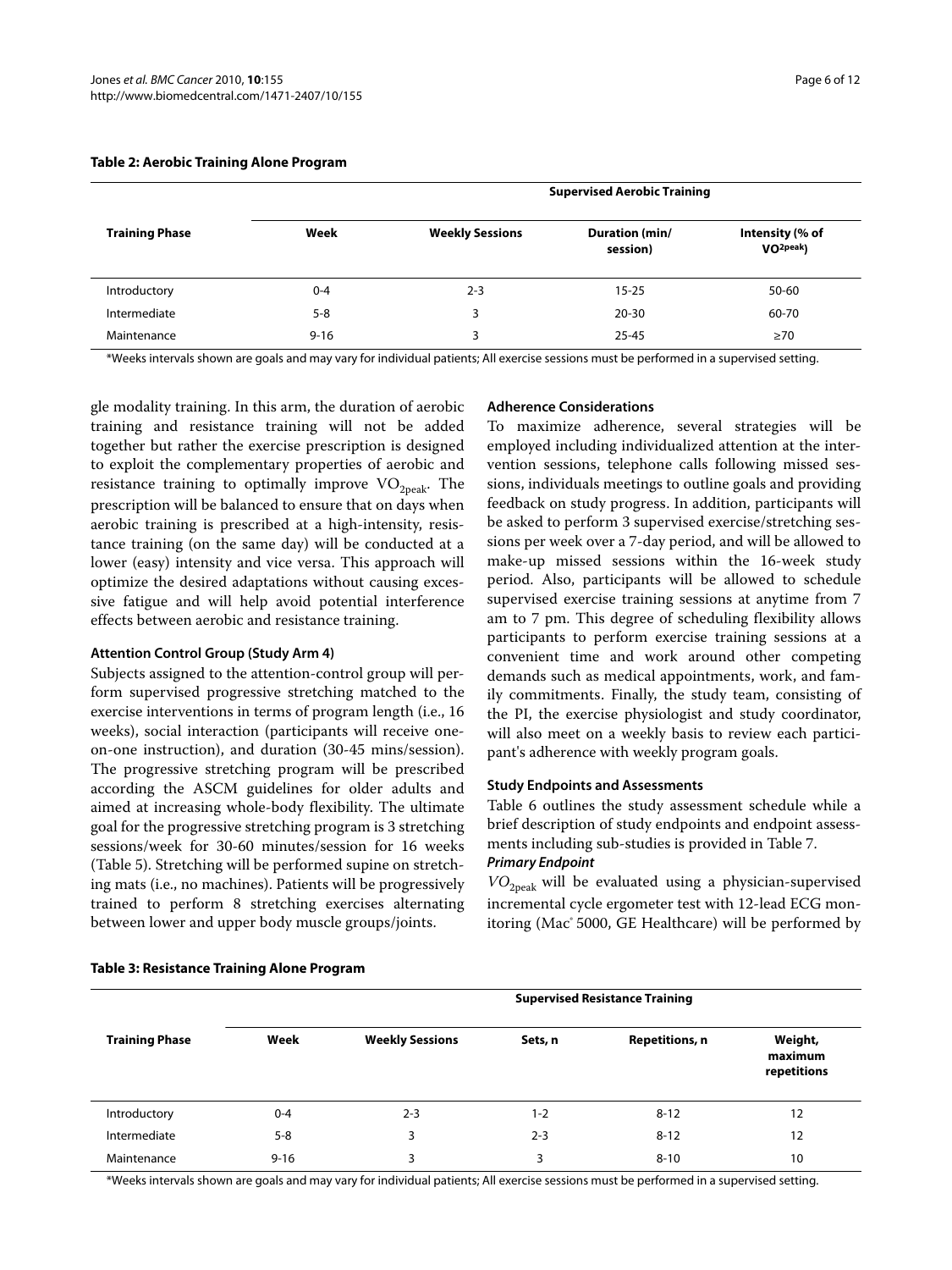|                                 |           | <b>Aerobic Training</b>   |                                      |                                      | <b>Resistance Training</b>           |                |                       |                            |
|---------------------------------|-----------|---------------------------|--------------------------------------|--------------------------------------|--------------------------------------|----------------|-----------------------|----------------------------|
| <b>Training</b><br><b>Phase</b> | Wk*       | Weekly<br><b>Sessions</b> | <b>Duration</b><br>(min/<br>session) | Intensity of<br>VO <sub>2</sub> peak | <b>Duration</b><br>(min/<br>session) | Sets, n        | <b>Repetitions, n</b> | Weight, max<br>repetitions |
| Introductory                    | $0 - 4$   | 2                         | $15 - 25$                            | 50-60                                | $15 - 20$                            |                | $8 - 12$              | 12                         |
| Intermediate                    | $5-9$     | 3                         | $20 - 30$                            | >70                                  | ~25                                  | 2              | $8 - 12$              | 12                         |
| Maintenance                     | $10 - 24$ | 3                         | $30 - 45$                            | >70                                  | $~1$ – 30                            | $\overline{2}$ | $8 - 10$              | 10                         |

## **Table 4: Combined Aerobic and Resistance Training Program**

\*Week intervals shown are goals and may vary for individual patients. All exercise sessions must be performed in a supervised setting.

ACSM-certified exercise physiologists blinded to the patient's randomization group. Expired gases will be analyzed continuously by a metabolic measurement system (ParvoMedics TrueMax, Sandy, UT). Subjects will begin pedaling at 20 Watts for one minute and is increased 5 to 20 Watts every minute until exhaustion or a symptomlimited  $VO_{2\text{peak}}$  is achieved. This protocol has been previously demonstrated to be appropriate for measuring VO2peak in our prior studies among NSCLC patients[\[18](#page-10-11)[,36](#page-11-1)-[38\]](#page-11-2). Exercise will be terminated if any ECG abnormalities are observed.

## **Secondary Endpoints**

**Patient Reported Outcomes** will include QOL, fatigue, dyspnea, and depression. *QOL* will be assessed using the Functional Assessment of Cancer Therapy - Lung (FACT-L) scale developed for the assessment of patient symptoms and QOL in lung cancer patients [\[39](#page-11-3)]. The FACT-L contains four subscales for physical (7-items), functional (7-items), emotional (6-items), social/family (7-items) well-being plus a lung cancer specific subscale (15-items) which will be summed to obtain the FACT-L score (all 42 items). *Fatigue* will be assessed using the 13-item FACTfatigue scale for the assessment of fatigue in cancer patients[\[40](#page-11-4)]. *Dyspnea* will be assessed using the Cancer Dyspnea Scale (CDS)[[41\]](#page-11-5). The CDS is a 12-item scale comprised of three factors (sense of sense/sense of anxiety/sense of discomfort). This instrument has been demonstrated to be a brief, valid, and feasible scale for assessing cancer-related dyspnea among inoperable NSCLC patients[\[42](#page-11-6)[,43\]](#page-11-7). Finally, *depression* will be assessed using the Center for Epidemiologic Studies Depression scale (CES-D)[\[44\]](#page-11-8). We have found these instruments to be reliable, valid, responsive, brief, and easy to administer in our on-going study and prior reports in lung cancer patients.

Physiologic Mechanisms of VO<sub>2peak</sub> will include pulmonary function, cardiovascular  $O_2$  delivery, and skeletal muscle function. *Pulmonary Function* will be determined using standard spirometry to assess  $FEV<sub>1</sub>$ . All measures will be performed in a sitting position according to the American Thoracic Society guidelines [\[45](#page-11-9)]. *Cardiovascular O*2*Delivery* will be comprised of: *(1) Cardiac Output*: Left ventricular volumes will be performed with a commercially available ultrasound system (GE Vivid 7 or Philips i33). Apical two- and four- chamber views will be assessed at rest and exercise to determine left ventricular end-diastolic volume and end-systolic volume by modified Simpson's rule [[46,](#page-11-10)[47\]](#page-11-11). Stroke volume will be calculated as end-diastolic volume minus end-systolic volume. Cardiac output will be calculated by stroke volume multiplied by heart rate, (2) *Hemoglobin (Hb) Concentration*  $(O<sub>2</sub>$  carrying capacity of blood) will be assessed via a venous blood draw according to standard guidelines. Normal range for hemoglobin is  $\sim$ 13 - 18 grams per deci-

## **Table 5: Attention Control Program**

|                       | <b>Supervised Aerobic Training</b> |                        |                                   |                                                  |  |
|-----------------------|------------------------------------|------------------------|-----------------------------------|--------------------------------------------------|--|
| <b>Training Phase</b> | Week                               | <b>Weekly Sessions</b> | <b>Duration (min/</b><br>session) | <b>Duration of each</b><br><b>Stretch (mins)</b> |  |
| Introductory          | $0 - 4$                            | $2 - 3$                | $15 - 25$                         | $1 - 2$                                          |  |
| Intermediate          | $5 - 8$                            | 3                      | $20 - 30$                         | $2 - 5$                                          |  |
| Maintenance           | $9 - 16$                           | 3                      | 25-45                             | $\geq 5$                                         |  |

\*Weeks intervals shown are goals and may vary for individual patients; All exercise sessions must be performed in a supervised setting.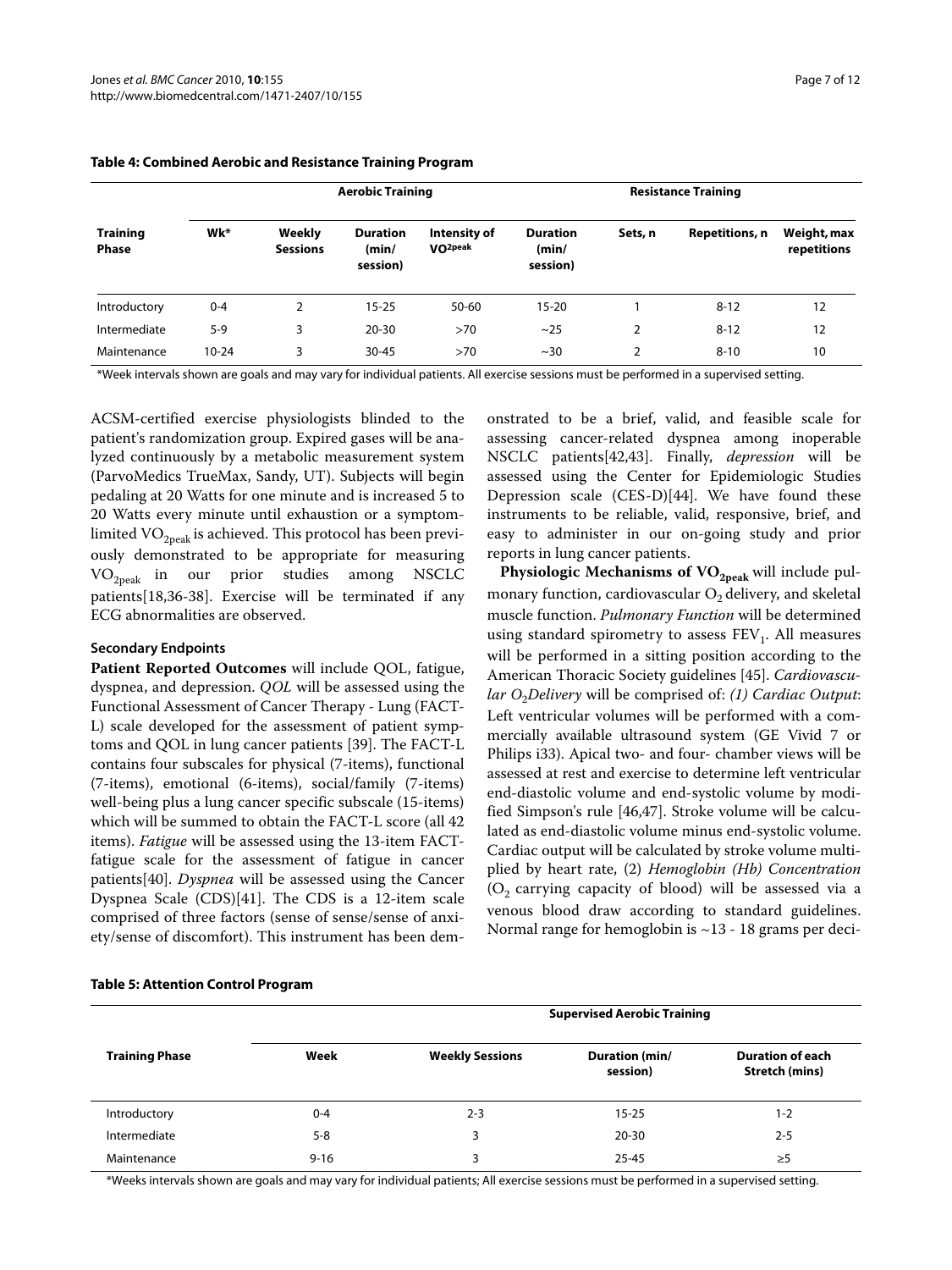|                            |                  |                    | <b>Baseline</b> |       |                    |                           | <b>Postintervention (16 weeks)</b> |
|----------------------------|------------------|--------------------|-----------------|-------|--------------------|---------------------------|------------------------------------|
| <b>Assessment</b>          | <b>Screening</b> | Day 0              | Day 1           | Day 2 | Day 3-5            | <b>Day 112</b>            | <b>Day 113</b>                     |
| <b>Chart Review</b>        | $\mathsf{x}$     |                    |                 |       |                    |                           |                                    |
| Patient Approached         | x                |                    |                 |       |                    |                           |                                    |
| <b>Informed Consent</b>    | $\mathsf{x}$     |                    |                 |       |                    |                           |                                    |
| Day 1 Testing              |                  |                    |                 |       |                    |                           |                                    |
| Blood draw                 |                  | X                  |                 |       |                    | $\pmb{\times}$            |                                    |
| <b>Body Composition</b>    |                  | x                  |                 |       |                    | $\mathsf{x}$              |                                    |
| Pulmonary<br>Function      |                  | $\pmb{\mathsf{X}}$ |                 |       |                    | $\boldsymbol{\mathsf{x}}$ |                                    |
| <b>CPET</b>                |                  | $\pmb{\mathsf{X}}$ |                 |       |                    | x                         |                                    |
| Echocardiogram             |                  | x                  |                 |       |                    | $\boldsymbol{\mathsf{x}}$ |                                    |
| Day 2 Testing              |                  |                    |                 |       |                    |                           |                                    |
| Strength testing           |                  |                    | X               |       |                    |                           | x                                  |
| Muscle biopsy              |                  |                    | X               |       |                    |                           | $\pmb{\chi}$                       |
| Day 3 Testing              |                  |                    |                 |       |                    |                           |                                    |
| Repeat CPET                |                  |                    |                 | X     |                    |                           |                                    |
| Randomization              |                  |                    |                 | x     |                    |                           |                                    |
| Intervention<br>initiation |                  |                    |                 |       | $\pmb{\mathsf{x}}$ |                           |                                    |

## **Table 6: Study Assessment Schedule**

liter for men and 12 - 16 for women. Mean cell Hb (amount of Hb/red blood cell) and platelet count (number of platelets in blood volume) will also be calculated, and (3) *Arterial O<sub>2</sub> Saturation* will be assessed at rest and continuously during exercise using pulse oximetry (Biox 3700, Ohmeda Medical, Boulder, CO), which provides the most accurate noninvasive assessment of blood arterial  $O_2$  saturation levels. Pulse oximetry works on the principle of the red and infrared light absorption characteristics of oxygenated and deoxygenated Hb. Normal range is 96% to 100% at sea level for healthy humans.

**Skeletal Muscle Function** will be determined by: (1) *Fiber Type Distribution* will be determined by tissue biopsy of the vastumus laterialis using a modified Bergstrom needle technique [[48](#page-11-12)]. Biopsy sites will be first anesthetized with a 2% lidocaine solution. Next, a 0.5 cm incision will be made through the skin and fascia lata. All samples will be prepared immediately by weighing and then dividing the samples for subsequent analysis as previously described[[48\]](#page-11-12). A portion will be mounted in cross-section in optimal temperature compound (OCT) media immediately prior to being frozen in isopentane cooled by liquid nitrogen for fiber type determination. Specifically, myosin heavy-chain (MHC) isoforms I, IIa, and IIx will be identified by order of migration as described by Duscha et al [\[48\]](#page-11-12). Gels will be scanned electronically, and relative proportions of MHC isoform will

be measured using NIH image 1.60 for Macintosh and Jandel PeakFit for Windows, (2) *Oxidative Capacity* (*Enzymology*) will be assessed via maximal activities of several oxidative pathways representative of different energy pathways using frozen tissue samples as previously described [[48\]](#page-11-12). Phosphofructokinase and succinic dehydrogenase activities will be performed on fresh homogenates while the enzymes malate dehydrogenase and 3-hydoxyl-Co-A dehydrogenase will be performed on the frozen homogenates stored at -80°C, and (3) *Lower Extremity Maximal Muscular Strength* will be assessed as a voluntary one-repetition maximum (1-RM) using the following exercises: (1) leg press, (2) leg extension, and (3) leg curl. These tests will be repeated twice and the heaviest weight lifted while adhering to strict technique and form will be used as the score.

## **Tracking and Monitoring of Adverse Events**

Tracking and monitoring of adverse events will be assessed using the following methods: (1) during intervention sessions, all patients will receive one-on-one supervision and all adverse events (e.g., knee pain, back pain) will be recorded on the patient case report form (CRF). In addition, heart rate, blood pressure, and  $O_2$  saturation will be recorded prior to, during, and following every intervention session, (2) at the beginning of each week, the exercise physiologist will spend the first 10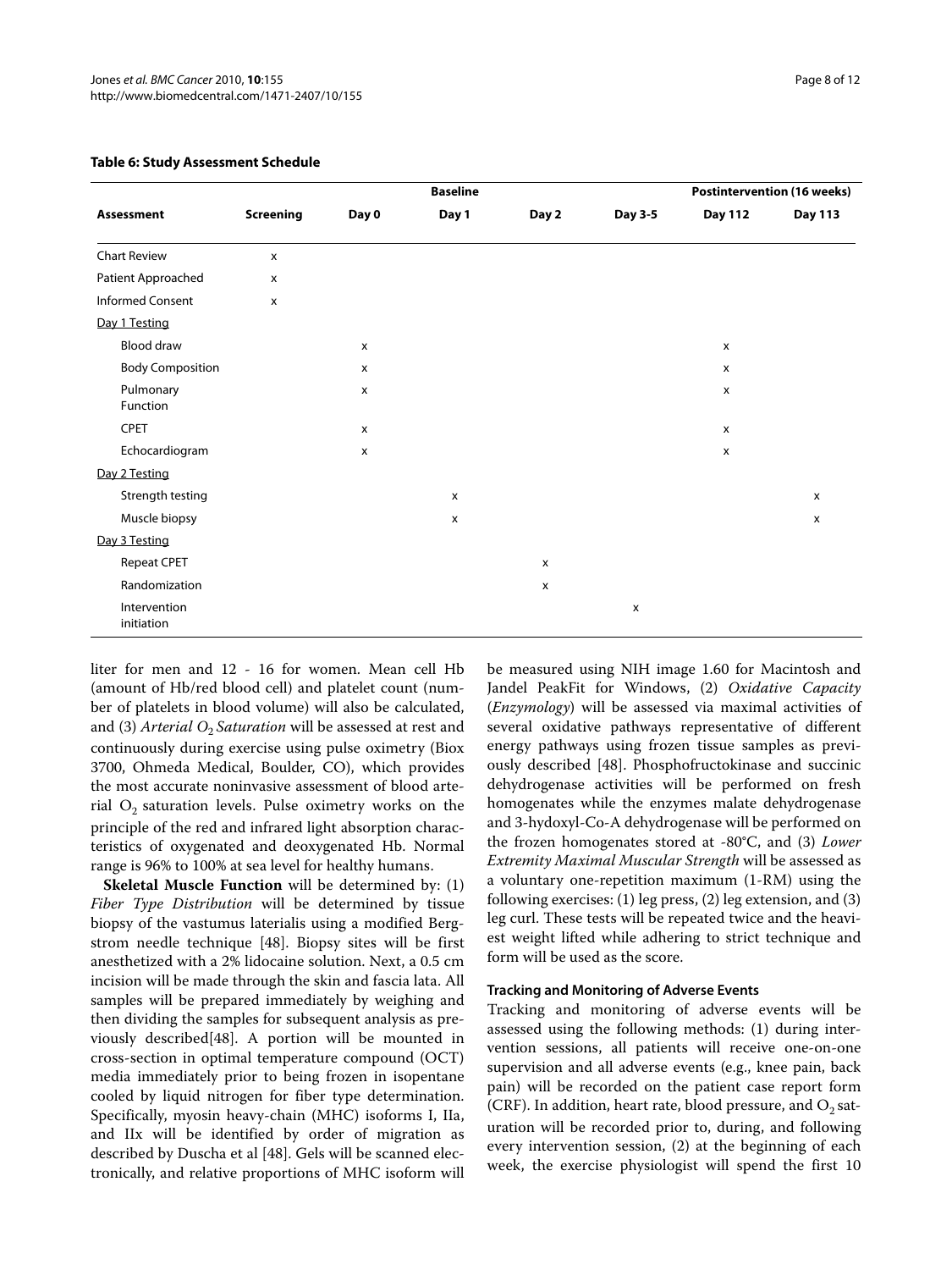#### **Table 7: Study Measurements and Sub-Studies**

|  | Physical measurements and tests |  |
|--|---------------------------------|--|
|--|---------------------------------|--|

Height, weight, and body mass index

Body composition

Resting and exercise heart rate

Resting and exercise blood pressure

Resting and exercise 12-lead ECG

Peak and submaximal oxygen consumption

Ventilatory threshold

Mechanistic physiological measurements

Resting and exercise echocardiogram

Skeletal muscle function (fiber type distribution, oxidative capacity, and muscular strength)

Pulmonary function

Hemoglobin concentration

Resting and exercise oxygen saturation

Each intervention (exercise or attention control) session: heart rate, blood pressure, oxygen saturation, RPE

Patient-reported outcomes (questionnaire-based)

Medications

Quality of life

Fatigue

Dyspnea

Depression

Adverse events (Common Terminology Criteria for Adverse Events; CTCAE v.4.0)

#### Substudies

Genetic studies to examine differences to exercise stimulus Predictors of exercise adherence

Pilot studies for exercise-induced changes in peripheral gene expression

minutes of every session discussing any potential negative side-effects of the intervention assignment and any injuries that may have occurred. All events will be recorded in the patient CRF, (3) every six months a meeting of all investigators will be scheduled to review and discuss all reported non-serious and serious adverse events for early identification of negative issues and development of solutions. All serious adverse events will be immediately reported to Duke IRB and immediately circulated to all study investigators for appropriate discussion, and (4) early stopping rules in response to a differential higher frequency of adverse events in a particular study group.

## **Statistical Considerations Sample Size Calculation**

This randomized phase II trial will accrue 160 subjects with postsurgical NSCLC over an accrual period of ~48 months. For each of the primary and secondary endpoints, three separate t-tests will be used to compare each experimental arm to the control arm in mean change across time of the endpoint. For each endpoint, the overall alpha level will be controlled at a two-sided 0.05 by using Holm's procedure[\[49](#page-11-13)]. That is, Holm's procedure first ranks the three p-values from lowest to highest. The first (lowest) p-value has to be less than 0.05/3 (0.0167) to be significant and permit continuation to the other ttests. The Holm's procedure continues sequentially in this fashion using alpha levels of 0.05/2 (0.025) and 0.05/1 (0.05) for the remaining two t-tests, respectively. Power for this study is defined as the probability that at least one of the three t-tests of the arm effect on  $VO_{2\text{peak}}$  is significant; in other words, power is the probability that the first of the 3 ordered t-tests are significant. We assume that change in  $VO_{2peak}$  will have a standard deviation of 3.0 mL.kg.-1min-1 as observed in our pilot work. Statistical power depends upon the configuration of mean change in  $VO<sub>2peak</sub> across the 4 arms. Thus, for example, 80% power$ is obtained when the mean change in  $VO<sub>2peak</sub>$  across Arms 1, 2, 3, and 4 is 0.60, 0.60, 2.10, and 0.0 (mL.kg.- 1min-1), respectively.

#### **Analytic Plan**

The principal analysis of the study endpoints will employ the intention-to-treat (ITT) approach. The ITT analysis will include all randomized participants in their randomly assigned allocation. The intervention group assignment will not be altered based on the participant's adherence to the randomly allocated study arm. Patients who are lost-to-follow-up will be included in all primary and secondary analyses by assuming zero change across time. For the primary analysis, a multiple regression model will be used to regress change in  $\mathrm{VO}_{2\mathrm{peak}}$  on study group, the baseline value of the endpoint, and other pertinent baseline variables that may influence change in the study endpoints (e.g., co-morbid conditions/medications, self-reported exercise history, age).

#### **Discussion**

## **Methodological Considerations**

Several issues were considered when designing LUN-GEVITY. First, was the decision to investigate exercise in patients with operable (early) or inoperable (advanced) NSCLC. The majority of patients (~75%) diagnosed with NSCLC present with inoperable (advanced) disease. From a population health perspective, exercise trials in inoperable disease are likely to greater impact in compar-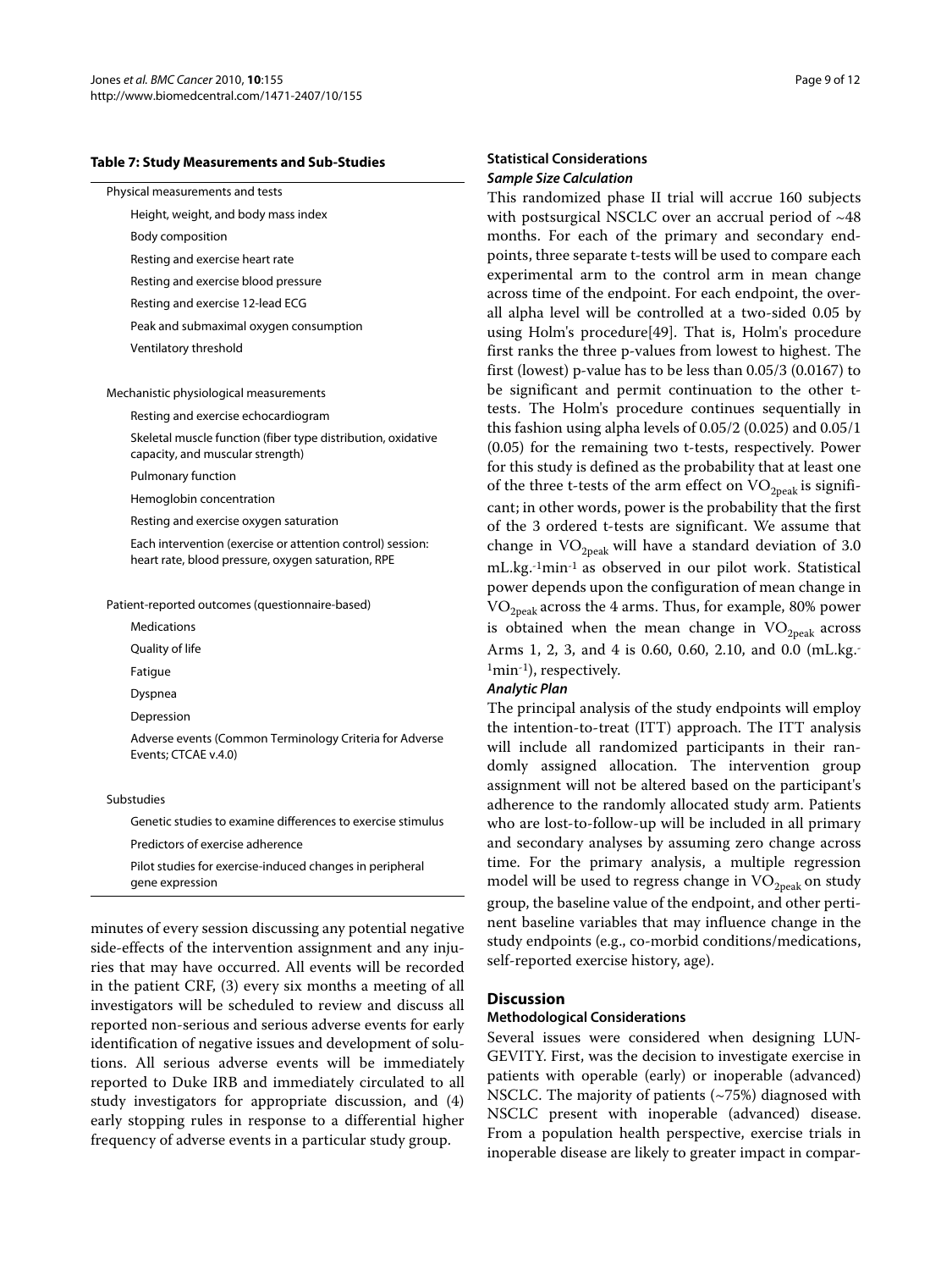ison to those in patients with operable disease. Our decision to target early-stage patients was based on several important factors, primarily, exercise training safety and patient eligibility (recruitment). Inoperable NSCLC patients have poor prognosis and commonly present with significant smoking-related comorbid disease, advanced disease and symptoms, and are heavily treated with aggressive chemotherapy and concurrent radiotherapy [[37\]](#page-11-14). As a result, the majority present with KPS scores <70% which may preclude participation in a moderateintensity exercise training program and increase the risk of an exercise-related adverse [\[37\]](#page-11-14). Accordingly, it is prudent to focus on patients with operable disease; these patients have, in general, better performance status (and prognosis) and issues of NSCLC survivorship are becoming increasingly important aspect of multidisciplinary care. A second important consideration was the decision to investigate the efficacy of exercise following completion of, as opposed to, during adjuvant therapy. In our pilot work, aerobic training was associated with a 2% and 11% improvement in  $\rm VO_{2peak}$  among patients receiving or not receiving chemotherapy, respectively for postoperative NSCLC[[17\]](#page-10-10). Clearly, without a non-intervention control group, it is not known whether maintenance of  $VO<sub>2peak</sub>$  during chemotherapy is important. Nevertheless, given the lack of benefit of exercise training during chemotherapy, subjects in LUNGEVITY will be recruited  $\geq 6$ months following the completion of adjuvant therapy, if appropriate.

## **Ancillary Studies**

A number of ancillary studies are planned for LUNGEV-ITY. First, as part of the informed consent process, a sample of white cells (buffy coat) will be collected from each subject in order to conduct genetic studies. A question of great interest that has not yet been addressed in the cancer populations is assessing genetic contributions to inter-individual differences in response to exercise training. Second, we will conduct ancillary study to examine predictors of adherence to the interventions as well as extent of exercise 'drop-in' in the attention control group across different exercise protocols in NSCLC. To address this question, we will adopt the guiding principles of the theory of planned behavior (TPB)[[50](#page-11-15)]. This data will be used to inform the design and implementation of future trials. Third, in addition to assessing the physiological mediators of the exercise -  $VO<sub>2peak</sub>$  relationship, LUN-GEVITY also provides a unique opportunity to examine which psychological variables that may mediate the exercise - PROs relationship. To this end, we will assess whether self-efficacy, affect, and social support mediate the effect of the exercise interventions and attention-control on anticipated improvements in PROs. Finally, we will include pilot studies to investigate the effects of exer-

cise training on changes in peripheral gene expression (from analysis of whole blood mRNA) using high-density mRNA microarrays. Such studies will provide insight into the molecular mechanistic properties of exercise in NSCLC.

## **Summary**

The past decade has witnessed a dramatic increase in clinical and research interest of the application of exercise following a cancer diagnosis [\[51](#page-11-16)-[58](#page-11-17)]. Recent systematic reviews conclude that exercise is a safe and feasible supportive intervention to improve symptom control and cardiorespiratory fitness in cancer patients with earlystage disease either during or following the completion of adjuvant therapy [\[59](#page-11-18)-[63\]](#page-11-19). Moreover, recent observational studies provided the first evidence that regular exercise (i.e., 30 minutes of brisk walking at least 5 days/week) may be associated with substantial reductions in cancerspecific mortality and all-cause mortality among patients with early breast and colorectal cancer following the completion of adjuvant therapy [[64](#page-11-20)[-68](#page-11-21)]. Despite this growing evidence, investigation of the role of exercise training following a diagnosis of NSCLC remains limited.

The pathophysiology of NSCLC together with conventional therapeutic management is associated with unique and varying degrees of adverse physiological impairments that dramatically reduce patient's ability to tolerate exercise. Poor VO<sub>2peak</sub> likely predisposes to increased susceptibility to other common age-related diseases, greater symptoms, poor QOL, and even premature death. In recent years, a limited number of pilot studies have emerged that provide 'proof-of-principle' that supervised aerobic training is a safe and feasible supportive intervention associated with improvements in cardiopulmonary function and select patient-reported outcomes in postsurgical NSCLC. In addition,  $VO_{2peak}$  may be a strong, independent predictor of long-term all-cause mortality in this population. Against this background, LUNGEVITY was designed to identify the most effective type of exercise training to improve  $VO_{2peak}$  and to elucidate the physiologic mechanisms underlying this improvement. To our knowledge, LUNGEVITY will be the first trial to compare different types of exercise training protocols in NSCLC as well as the first to study the effects of exercise on changes in the organ components that govern exercise tolerance in any cancer population. In totality, LUNGEV-ITY will address many critical unanswered questions regarding the role and mechanistic properties of exercise in NSCLC and will set the stage for more definite trials. In the long-term, we hope that this research will contribute to the establishment of clinical exercise therapy rehabilitation guidelines for patients across the entire NSCLC continuum.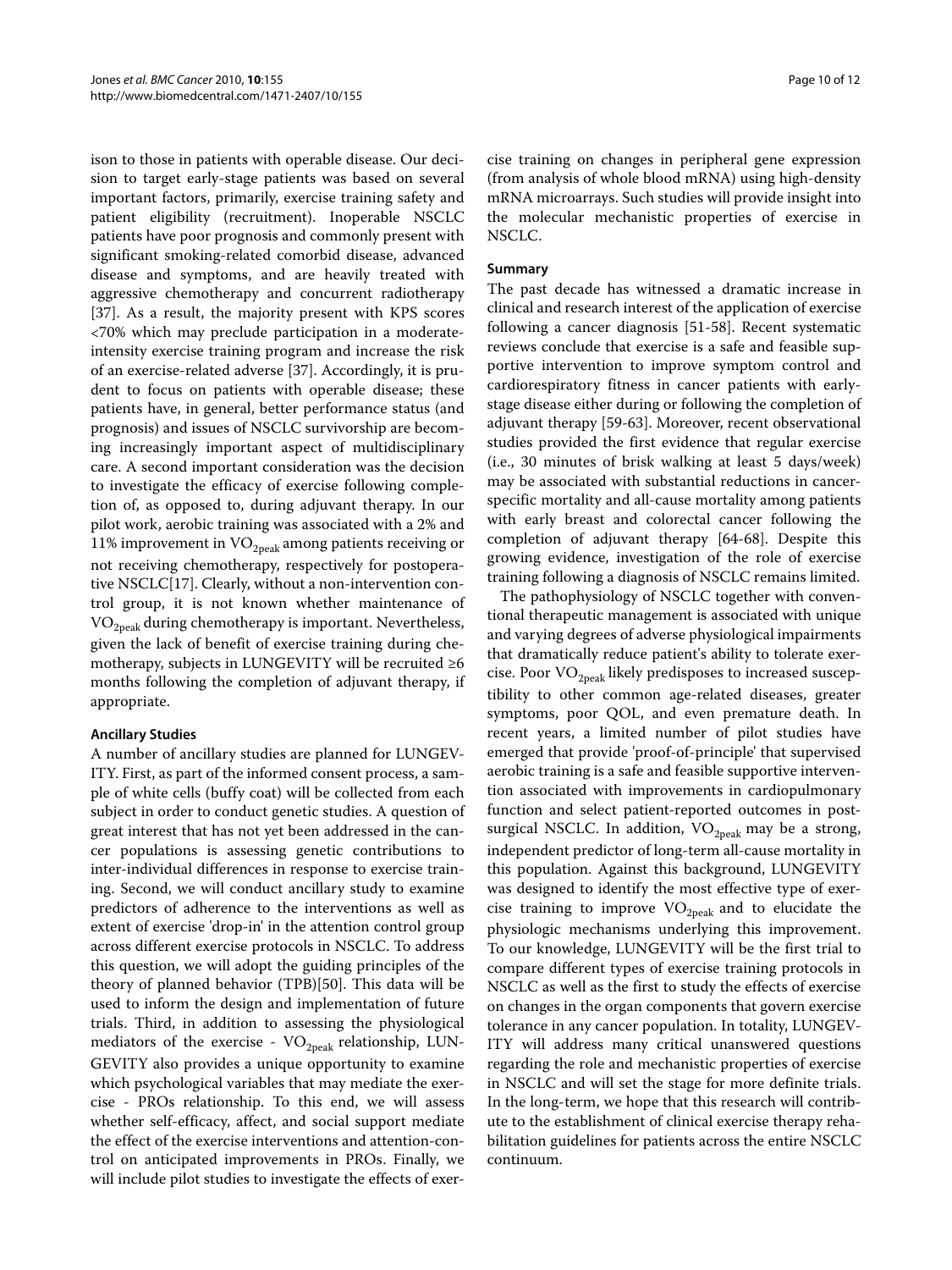#### **Competing interests**

The authors declare that they have no competing interests.

#### **Authors' contributions**

LWJ: conception and design, drafting of manuscript, and final approval for publication. NDE: conception and design and final approval for publication. WEK: conception and design and final approval for publication. AP: conception and design and final approval for publication. JC: conception and design and final approval for publication. JAB: conception and design and final approval for publication. BLP: drafting of manuscript and final approval for publication. PSD: conception and design, drafting of manuscript, and final approval for publication.

#### **Acknowledgements**

This study was supported by the National Institutes of Health (R01 CA138624).

#### **Author Details**

1Duke University Medical Center, Durham, NC, USA and 2University of Calgary, Calgary, Alberta, Canada

#### Received: 29 January 2010 Accepted: 21 April 2010 Published: 21 April 2010

#### **References**

- <span id="page-10-0"></span>Woodward RM, Brown ML, Stewart ST, Cronin KA, Cutler DM: The value of medical interventions for lung cancer in the elderly: results from SEER-CMHSF**.** Cancer 2007, 110(11):2511-2518.
- 2. Kenny PM, King MT, Viney RC, Boyer MJ, Pollicino CA, McLean JM, Fulham MJ, McCaughan BC: **Quality of life and survival in the 2 years after** surgery for non small-cell lung cancer**.** J Clin Oncol 2008, 26(2):233-241.
- 3. Fan G, Filipczak L, Chow E: Symptom clusters in cancer patients: a review of the literature**.** Curr Oncol 2007, 14(5):173-179.
- 4. Paull DE, Thomas ML, Meade GE, Updyke GM, Arocho MA, Chin HW, Adebonojo SA, Little AG: Determinants of quality of life in patients following pulmonary resection for lung cancer**.** Am J Surg 2006, 192(5):565-571.
- 5. Rumble ME, Keefe FJ, Edinger JD, Porter LS, Garst JL: A pilot study investigating the utility of the cognitive-behavioral model of insomnia in early-stage lung cancer patients**.** J Pain Symptom Manage 2005, 30(2):160-169.
- <span id="page-10-1"></span>6. Li WW, Lee TW, Yim AP: Quality of life after lung cancer resection**.** Thorac Surg Clin 2004, 14(3):353-365.
- <span id="page-10-2"></span>7. Kavanagh T, Mertens DJ, Hamm LF, Beyene J, Kennedy J, Corey P, Shephard RJ: Prediction of long-term prognosis in 12 169 men referred for cardiac rehabilitation**.** Circulation 2002, 106(6):666-671.
- <span id="page-10-3"></span>8. Myers J, Prakash M, Froelicher V, Do D, Partington S, Atwood JE: Exercise capacity and mortality among men referred for exercise testing**.** N Engl J Med 2002, 346(11):793-801.
- <span id="page-10-4"></span>9. Jones LW, Eves ND, Haykowsky M, Freedland SJ, Mackey JR: Exercise intolerance in cancer and the role of exercise therapy to reverse dysfunction**.** Lancet Oncol 2009, 10(6):598-605.
- <span id="page-10-5"></span>10. Jones LW, Eves ND, Waner E, Joy AA: Exercise therapy across the lung cancer continuum**[.](http://www.ncbi.nlm.nih.gov/entrez/query.fcgi?cmd=Retrieve&db=PubMed&dopt=Abstract&list_uids=19508829)** Curr Oncol Rep 2009, 11(4):255-262.
- <span id="page-10-6"></span>11. Win T, Jackson A, Groves AM, Sharples LD, Charman SC, Laroche CM: Comparison of shuttle walk with measured peak oxygen consumption in patients with operable lung cancer**.** Thorax 2006, 61(1):57-60.
- 12. Beckles MA, Spiro SG, Colice GL, Rudd RM: The physiologic evaluation of patients with lung cancer being considered for resectional surgery**.** Chest 2003, 123(1 Suppl):105S-114S.
- 13. Beckles MA, Spiro SG, Colice GL, Rudd RM: Initial evaluation of the patient with lung cancer: symptoms, signs, laboratory tests, and paraneoplastic syndromes**.** Chest 2003, 123(1 Suppl):97S-104S.
- <span id="page-10-7"></span>14. Dales RE, Dionne G, Leech JA, Lunau M, Schweitzer I: Preoperative prediction of pulmonary complications following thoracic surgery**[.](http://www.ncbi.nlm.nih.gov/entrez/query.fcgi?cmd=Retrieve&db=PubMed&dopt=Abstract&list_uids=8325061)** Chest 1993, 104(1):155-159.
- <span id="page-10-8"></span>15. Jones LW, Eves ND, Peterson BL, Garst J, Crawford J, West MJ, Mabe S, Harpole D, Kraus WE, Douglas PS: Safety and feasibility of aerobic training on cardiopulmonary function and quality of life in postsurgical non-small cell lung cancer patients: A pilot study**.** Cancer 2008, 113(12):3430-3439.
- <span id="page-10-9"></span>16. Kohman L, Watson D, Herndon JE, Eves ND, Haithcock B, Loewen G, Jones LW: CALGB 140803 - Association between cardiorespiratory fitness and

Page 11 of 12

overall survival in operable lung cancer patients: ancillary analysis of protocol 9238**.** J Clin Oncol 2009, 27(15s):.

- <span id="page-10-10"></span>17. Jones LW, Eves ND, Peterson BL, Garst J, Crawford J, West MJ, Mabe S, Harpole D, Kraus WE, Douglas PS: Safety and feasibility of aerobic training on cardiopulmonary function and quality of life in postsurgical nonsmall cell lung cancer patients: a pilot study**.** Cancer 2008, 113(12):3430-3439.
- <span id="page-10-11"></span>18. Jones LW, Peddle CJ, Eves ND, Haykowsky MJ, Courneya KS, Mackey JR, Joy AA, Kumar V, Winton TW, Reiman T: Effects of presurgical exercise training on cardiorespiratory fitness among patients undergoing thoracic surgery for malignant lung lesions**.** Cancer 2007, 110(3):590-598.
- <span id="page-10-12"></span>19. Degraff AC Jr, Taylor HF, Ord JW, Chuang TH, Johnson RL Jr: Exercise Limitation Following Extensive Pulmonary Resection**.** J Clin Invest 1965, 44:1514-1522.
- 20. Hsia CC, Carlin JI, Ramanathan M, Cassidy SS, Johnson RL Jr: Estimation of diffusion limitation after pneumonectomy from carbon monoxide diffusing capacity. Respir Physiol 1991, 83(1):11-21.
- 21. Hsia CC, Herazo LF, Ramanathan M, Johnson RL Jr: Cardiopulmonary adaptations to pneumonectomy in dogs. IV. Membrane diffusing capacity and capillary blood volume**[.](http://www.ncbi.nlm.nih.gov/entrez/query.fcgi?cmd=Retrieve&db=PubMed&dopt=Abstract&list_uids=8002557)** J Appl Physiol 1994, 77(2):998-1005.
- <span id="page-10-13"></span>22. Hsia CC, Dane DM, Estrera AS, Wagner HE, Wagner PD, Johnson RL Jr: Shifting sources of functional limitation following extensive (70%) lung resection**[.](http://www.ncbi.nlm.nih.gov/entrez/query.fcgi?cmd=Retrieve&db=PubMed&dopt=Abstract&list_uids=18258800)** J Appl Physiol 2008, 104(4):1069-1079.
- <span id="page-10-14"></span>23. Wagner PD: Skeletal muscles in chronic obstructive pulmonary disease: deconditioning, or myopathy? Respirology 2006, 11(6):681-686.
- <span id="page-10-15"></span>24. American College of Sports Medicine Position Stand. The recommended quantity and quality of exercise for developing and maintaining cardiorespiratory and muscular fitness, and flexibility in healthy adults**.** Med Sci Sports Exerc 1998, 30(6):975-991.
- 25. Pollock ML, Franklin BA, Balady GJ, Chaitman BL, Fleg JL, Fletcher B, Limacher M, Pina IL, Stein RA, Williams M, et al.: **AHA Science Advisory.** Resistance exercise in individuals with and without cardiovascular disease: benefits, rationale, safety, and prescription: An advisory from the Committee on Exercise, Rehabilitation, and Prevention, Council on Clinical Cardiology, American Heart Association; Position paper endorsed by the American College of Sports Medicine**[.](http://www.ncbi.nlm.nih.gov/entrez/query.fcgi?cmd=Retrieve&db=PubMed&dopt=Abstract&list_uids=10683360)** Circulation 2000, 101(7):828-833.
- 26. Fodor JG, Whitmore B, Leenen F, Larochelle P: Lifestyle modifications to prevent and control hypertension. 5. Recommendations on dietary salt. Canadian Hypertension Society, Canadian Coalition for High Blood Pressure Prevention and Control, Laboratory Centre for Disease Control at Health Canada, Heart and Stroke Foundation of Canada**.** Cmaj 1999, 160(9 Suppl): S29-34.
- 27. Deschenes MR, Kraemer WJ: Performance and physiologic adaptations to resistance training**.** Am J Phys Med Rehabil 2002, 81(11 Suppl):S3-16.
- <span id="page-10-16"></span>28. King L: The effects of resistance exercise on skeletal muscle abnormalities in patients with advanced heart failure**.** Prog Cardiovasc Nurs 2001, 16(4):142-151.
- <span id="page-10-17"></span>29. Hepple RT, Mackinnon SL, Goodman JM, Thomas SG, Plyley MJ: Resistance and aerobic training in older men: effects on VO2peak and the capillary supply to skeletal muscle**.** J Appl Physiol 1997, 82(4):1305-1310.
- 30. Hepple RT, Mackinnon SL, Thomas SG, Goodman JM, Plyley MJ: Quantitating the capillary supply and the response to resistance training in older men**[.](http://www.ncbi.nlm.nih.gov/entrez/query.fcgi?cmd=Retrieve&db=PubMed&dopt=Abstract&list_uids=9064638)** Pflugers Arch 1997, 433(3):238-244.
- 31. Hagerman FC, Walsh SJ, Staron RS, Hikida RS, Gilders RM, Murray TF, Toma K, Ragg KE: Effects of high-intensity resistance training on untrained older men. I. Strength, cardiovascular, and metabolic responses**.** J Gerontol A Biol Sci Med Sci 2000, 55(7):B336-346.
- 32. Campos GE, Luecke TJ, Wendeln HK, Toma K, Hagerman FC, Murray TF, Ragg KE, Ratamess NA, Kraemer WJ, Staron RS: Muscular adaptations in response to three different resistance-training regimens: specificity of repetition maximum training zones**.** Eur J Appl Physiol 2002, 88(1-  $21:50-60$
- 33. Haykowsky M, Muhll I Vonder, Ezekowitz J, Armstrong P: Supervised exercise training improves aerobic capacity and muscle strength in older women with heart failure**.** Can J Cardiol 2005, 21(14):1277-1280.
- <span id="page-10-18"></span>34. Lawrenson L, Hoff J, Richardson RS: Aging attenuates vascular and metabolic plasticity but does not limit improvement in muscle VO(2) max**.** Am J Physiol Heart Circ Physiol 2004, 286(4):H1565-1572.